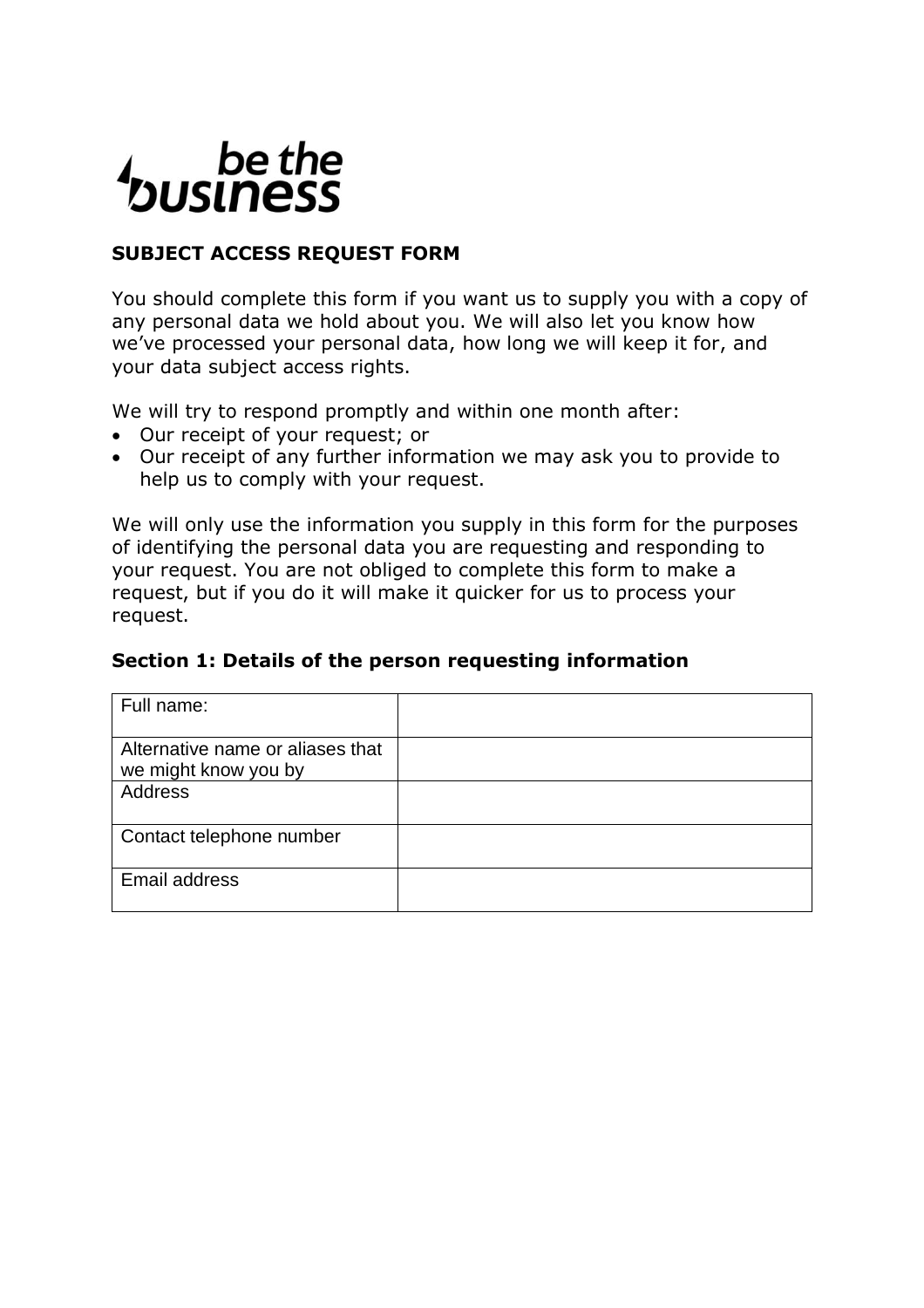# **SECTION 2: Are you the data subject?**

Please tick the appropriate box and read the instructions which follow it.

YES: I am the data subject. I enclose proof of my identity (see below).

(please go to section 4)

 NO: I am acting on behalf of the data subject. I have enclosed the data subject's written authority and proof of the data subject's identity and my own identity (see below).

(please go to section 3)

To ensure we are releasing data to the right person we require you to provide us with proof of your identity and of your address. Please supply us with a photocopy or scanned image (do not send the originals) of one or both of the following:

1) Proof of Identity Passport, photo driving licence, national identity card, birth certificate.

2) Proof of Address

Utility bill, bank statement, credit card statement (no more than 3 months old); current driving licence; current TV licence; local authority tax bill, HMRC tax document (no more than 1 year old).

# **SECTION 3: Details of the data subject (if different from section 1)**

| Full name:                                               |  |
|----------------------------------------------------------|--|
| Alternative name or aliases<br>that we might know you by |  |
| Address                                                  |  |
| Contact telephone number                                 |  |
| Email address                                            |  |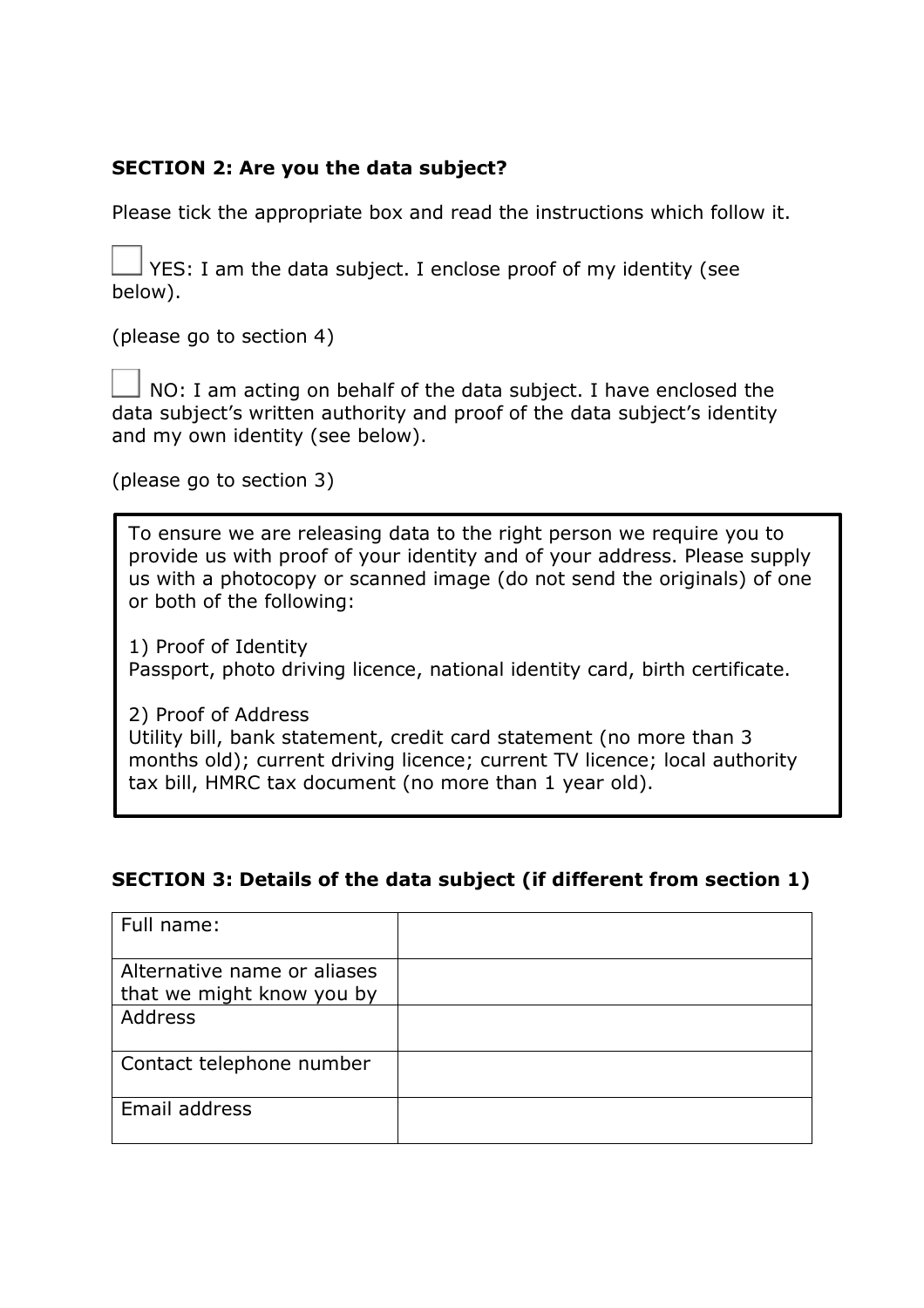## **SECTION 4: What information are you seeking?**

Please describe the information you are seeking. Please provide any relevant details you think will help us to identify the information you require.

If the information you have requested contains information directly or indirectly about another person, we will have to seek the consent of that person before we can let you see that information. In certain circumstances, where disclosure would adversely affect the rights and freedoms of others, we may not be able to disclose the information to you, in which case you will be informed promptly and given full reasons for that decision.

While in most cases we will be happy to provide you with copies of the information you request, we nevertheless reserve the right, in accordance with the Data Protection Act 2018 and the General Data Protection Regulation not to provide you with copies of information requested if to do so would take "disproportionate effort", or to charge a fee or refuse the request if it is considered to be "manifestly unfounded or excessive".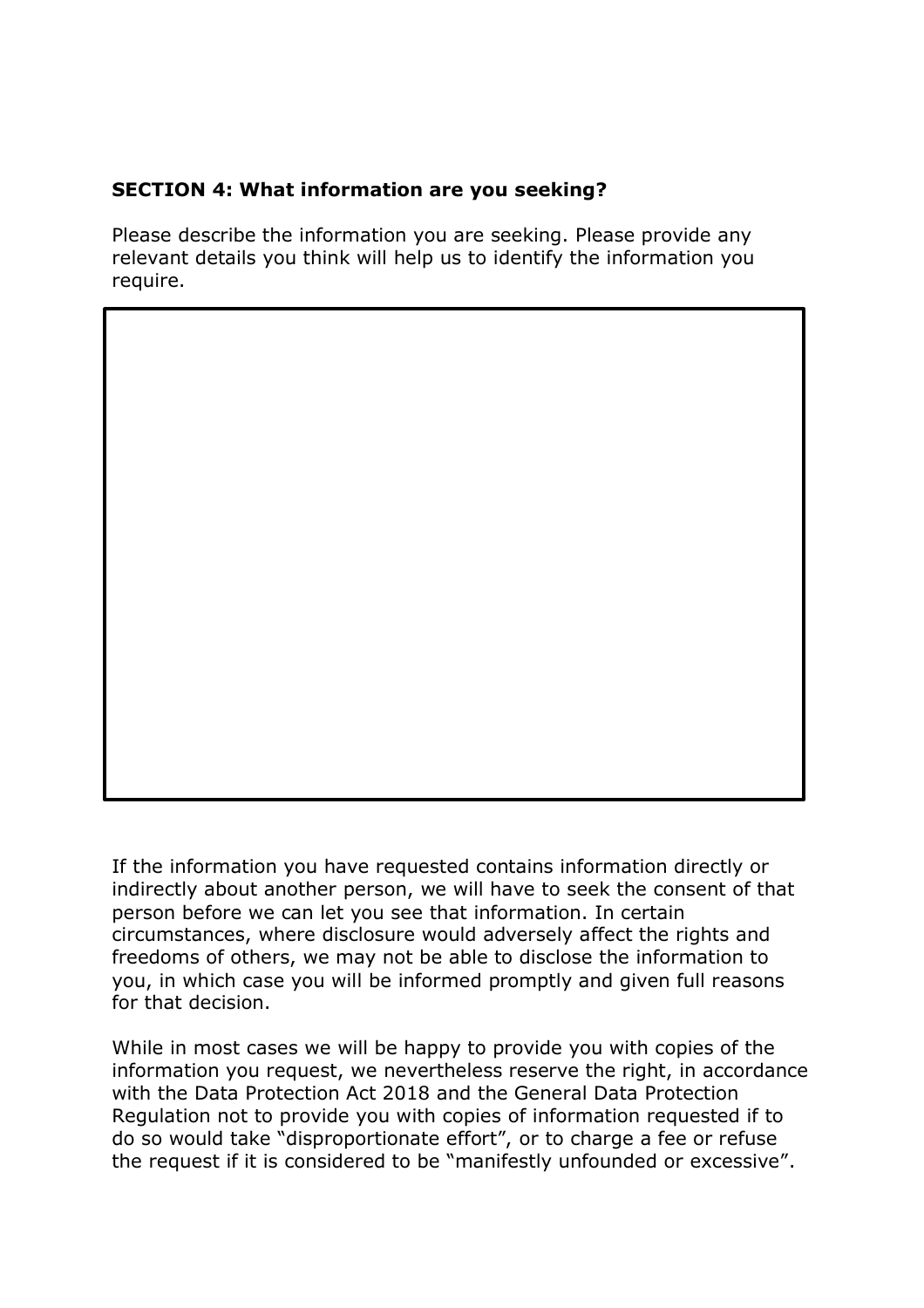However, we will make every effort to provide you with a satisfactory form of access or summary of information if suitable.

### **SECTION 5: Information about the collection and processing of data**

If you want information about any of the following, please tick the boxes:

- Why we are processing your personal data
- To whom your personal data are disclosed
- The source of your personal data

# **SECTION 6: Format of Data Required**

If we do find personal information about you, how would you like to receive it ?

- Email
- Post

## **SECTION 7: Declaration**

I note that any attempt to mislead may result in prosecution. I confirm that I have read and understood the terms of this subject access form and certify that the information given in this application is true. I understand that it is necessary for Be the Business to confirm my/the data subject's identity and it may be necessary to obtain more detailed information in order to locate the correct personal data.

Signed................................................ Date .................

Document checklist

- Evidence of your identity (see section 2).
- Evidence of the data subject's identity (if different from above)
- Authorisation from the data subject to act on their behalf (if applicable)